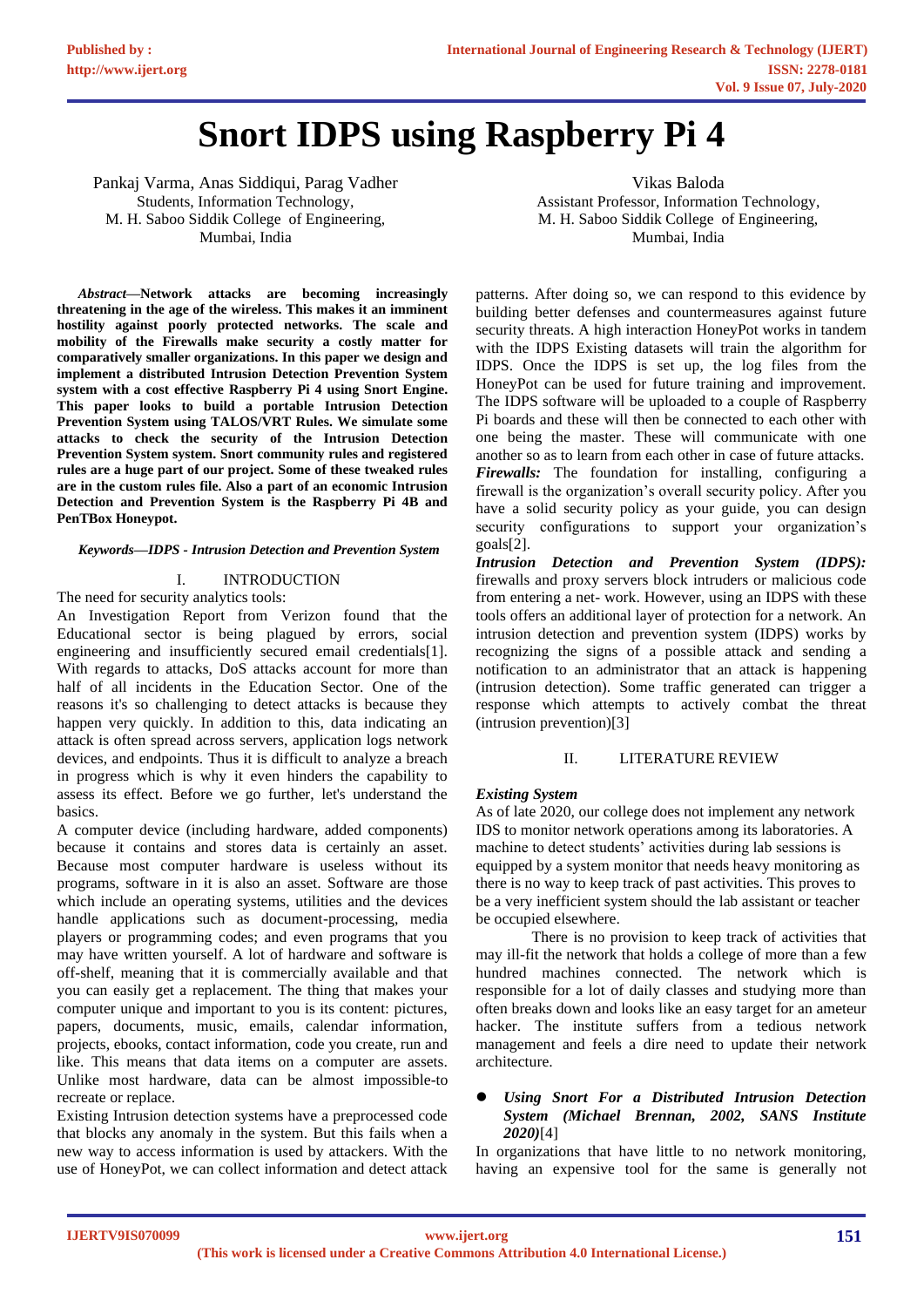plausible. This paper focuses on the need for an Intrusion Detection System for companies that cannot afford one of the more quality commercial Intrusion Detection Systems available today. Snort being the most popular free network Intrusion Detection Systems is a better choice for such organizations. Snort's ease of configuration, flexibility and strong packet analysis make it a powerful intrusion detection device. Rules are very easily written, flexible and can be easily inserted into the rule file base. The placement of the remote sensors is one of the most important parts of this system. If the remote sensors are misplaced packets may not be seen by the detection system. Andrew Baker explains it best when he remarks, "In order for Snort to be most effective, it needs to be positioned where it will see the most traffic possible"(Baker). The paper details the placement of snort routers, the system setup(Management server and the remote server) and the network placement. This paper reviewed is an inexpensive solution for setting up distributed network intrusion detection system with Snort and other open source tools.

⚫ *Pi-IDS: Evaluation of Open-Source Intrusion Detection Systems on Raspberry Pi 2 (Ar Kar Kyaw, Yuzhu Chen and Justin Joseph, 2015, Digital Forensic Research Labs, Auckland University of Technology Auckland, New Zealand)*[5]

The research conducted investigates some important questions, such as,

Q1. Is the Raspberry Pi 2 capable of running Snort IDS and Bro IDS?

Q2. Are IDSs that are running on Raspberry Pi 2 capable of detecting network attacks?

Q3. Can a Raspberry Pi 2 handle all the network traffic?

Q4. Is the performance of Snort IDS better than Bro IDS running on Raspberry Pi 2 model?

The Raspberry Pi 2 handles an immense load of traffic to measure the scope for the 3rd question.

It takes on different network attacks within the LAN to collect the data. Three different types of network attacks such as Synchronization (SYN) Flood, Address Resolution Protocol (ARP) Spoofing and Port Scanning were selected to stress the system. The Bro IDS and Snort IDS are compared on the basis of RAM, Memory used and packet loss for the above mentioned attacks. The results and answers to the questions raised by the paper proposed are answered after experimental testing and excessive testing.





## ⚫ *A Linux-based IDPS using Snort (Ghilman Ahmed, Muhammad Naeem Ahmed Khan, Muhammad Shamraiz Bashir – Shaheed Zulfikar Ali Bhutto Institute of Science and Technology, 2015)*[6]

The components of the framework consist of a firewall and a load balancer. It takes help of the Preprocessor component of Snort once the load balancer distributes the load on multiple servers with its load balancer. Real-time intrusion detection with prevention by Intrusion Detection and Prevention Systems (IDPS) rebuilds the security of a network to an advanced level by toughening the network against malicious activities. This intrusion prevention system is implemented by using the kernel codes of Snort as well as Netfilter. This system is based on three phases: intrusion detection system model; the policy control model; and the firewall. As part of the experimentation process, the detection engine successfully analysed and blocked DoS attacks. The authors analysed the strength of this system against attacks such as HTTP attacks and MITM(man-in-the-middle) attacks by using the detection engine with honeypot support.

#### III. KEY COMPONENTS

#### *A. Snort*

Snort is an open source network intrusion prevention system, which is capable of performing real-time network traffic analysis and packet logging on Internet networks. It can perform protocol analysis, content searching or matching, and can be used to detect a variety of attacks and probes, such as buffer overflows, CGI attacks, port scans, OS fingerprinting attempts, and more[7]. This will be a strategy to alert the system against intruder attacks. It can perform protocol analysis, content searching/matching, The following snort rules are predefined and available freely directly on their website[8]. The rules that comprise the IDS are the ones that start with alert. Network attacks are becoming increasingly threatening in the age of the wireless. This makes it an imminent hostility against poorly protected networks. The scale and mobility of the Firewalls make security a costly matter for comparatively smaller organizations. In this paper we design and implement a distributed IDPS system with a cost effective Raspberry Pi 4 using Snort Engine. This paper looks to build a portable IDPS using TALOS/VRT Rules. We simulate some attacks to check the security of the IDPS system.seen regardless of protocol or encoding. This removes the rule writer from the burden of the following:

a. Maintaining multiple rules to detect the same files and content over unique protocols.

b. Maintaining multiple rules to detect the same files or content traversing in many directions.

c. Creating or modifying Snort rules when new protocols are added.

d. No having to worry about and potentially replace flowbits options in rules [9].

DAQ variables to enable the running of AFPacket in inline (IPS) mode are pcap, ipfirewall and dump mode. [10]

Available DAQ modules: nververver components<br>in the property of the multi unpriver in the property<br>in the said of the multi unpriver dump(v3): readback live inline multi unprive afpacket(v5): live inline multi unpriv

Figure 2: DAQ List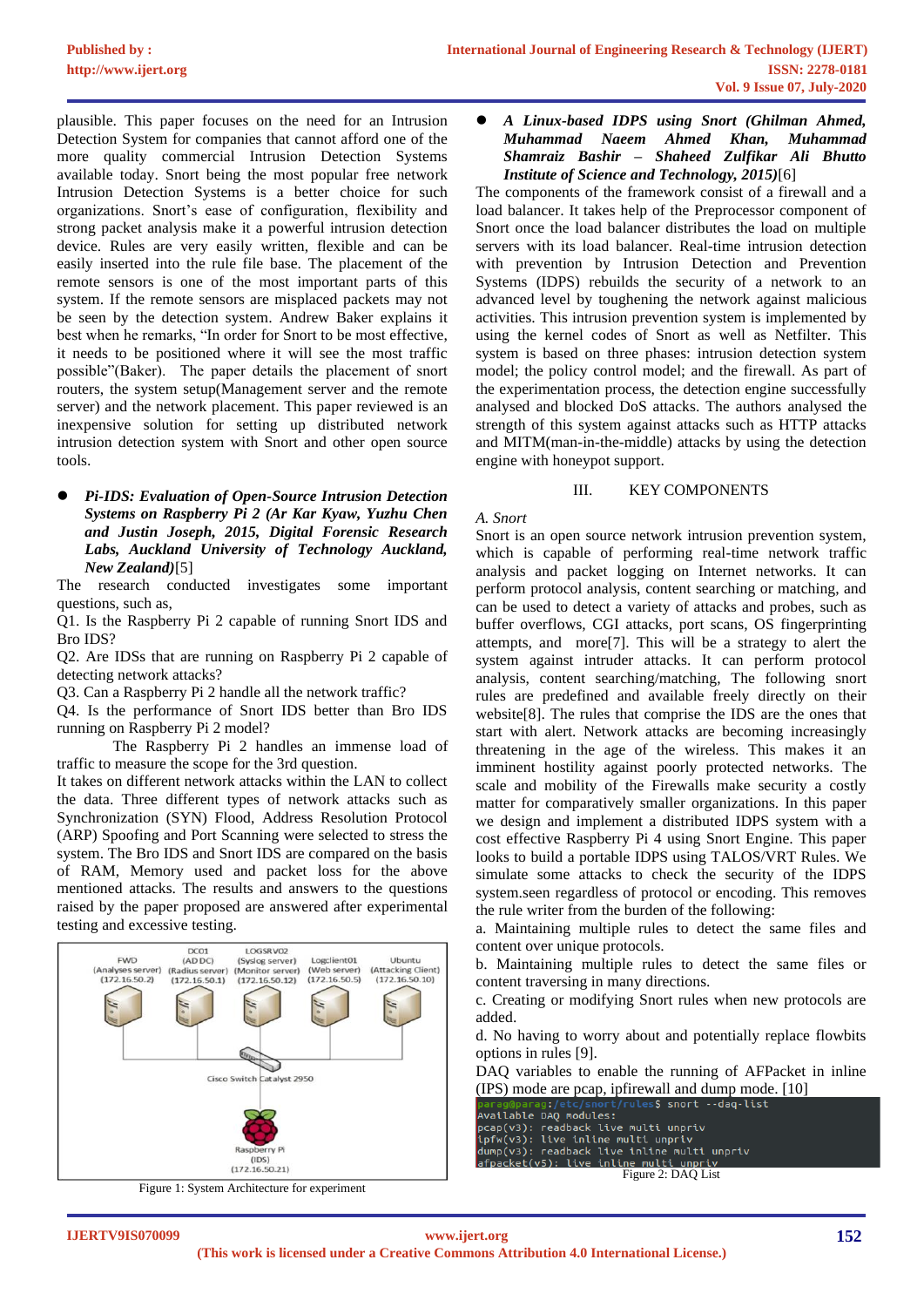# *B. Barnyard 2 and Database Logging*

The alerts generated are used for the detecting and will be stored in a remote server that can be viewed from the site itself. This structured format of the data is necessary for further analysis. Once the data is stored in Mysql readable format we can use the data for training of machine learning algorithms or for future analysis. We have made use of Mysql database and Barnyard2 for the logging of tables in our system. This is relatively easy since Barnyard2 now allows only unified2 as the input plugin. This means that the output for Mysql will be a unified or .u2 extension saved. We create a database named snort and give it necessary privileges.

## *C. PentBox Honeypot*

The PenTBox Honeypot 1.8 is a security feature added to enable the users to constantly review attacks and upgrades on the Intrusion Detection Prevention System as required.

| 凩                                                                           | root@parag:/home/parag/pentbox-1.8 $Q \equiv$                                                                                                                                                                                                                   |  | $\Box$ |  |
|-----------------------------------------------------------------------------|-----------------------------------------------------------------------------------------------------------------------------------------------------------------------------------------------------------------------------------------------------------------|--|--------|--|
| [sudo] password for parag:                                                  | root@parag:/home/parag/pentbox-1.8# ./pentbox.rb                                                                                                                                                                                                                |  |        |  |
| PenTBox 1.8<br>.111111.<br>$mmm$ [[[[[]].<br>^\$\$\$B \$\$\$\$<br>**SbdSSSS | .::!!!!!!!!!<br>$.$ : !!!!!!!!!!UWWWSSS<br>:SSNWX!!:<br>.: !!!!!!XUWWSSSSSSSSSSP<br>\$\$\$\$\$##WX!: . !!!UW\$\$\$\$ \$\$\$\$\$\$\$\$#<br \$5\$\$\$ \$\$\$UX :!!UW\$\$\$\$\$\$\$\$\$ 4\$\$\$\$\$*<br>SSSSSSSSSSSSS dSSR*<br>'*SSSSSSSSSSS0+#<br>****<br>******* |  |        |  |
| Menu                                                                        | ruby2.5.5 @ x86 64-linux-gnu                                                                                                                                                                                                                                    |  |        |  |
| 1- Cryptography tools                                                       |                                                                                                                                                                                                                                                                 |  |        |  |
| 2- Network tools                                                            | I                                                                                                                                                                                                                                                               |  |        |  |
| Web<br>3-<br>Ip grabber<br>4.                                               |                                                                                                                                                                                                                                                                 |  |        |  |
|                                                                             |                                                                                                                                                                                                                                                                 |  |        |  |

Figure 3: Pentbox Initialization

# *D. Raspberry Pi*

The IDPS software will be uploaded to a couple of Raspberry Pi boards and these will then be connected to each other with one being the master. These will communicate with one another so as to learn from each other in case of future attacks.



Figure 4: Raspbian OS tested

# IV. SOME COMMON MISTAKES

1. The Intrusion Detection & Prevention System is not tweaked to completely fit the college

network, this in turn will affect the amount to details being logged to contribute to a huge

database. The alerts too may come off as exceedingly cautious or unwanted.

2. The hardware that we have used i.e. Raspberry Pi 4B is a newer model with various bugs

that have yet to be solved. Although we have solved a major part of the constituting errors and

bugs, having less or no trained personnel at the site of deployment can be a problem.

3. The rate of packet drop(without packet checking) will increase when the load increases the

capacity of the Raspberry Pi 4B.

4. The heating of Raspberry Pi 4B is an eminent threat with the powerful CPU that it provides

with the extensive RAM for much faster computing.

5. It must be always connected to the network and the Internet to provide logs to the database.

## V. CONCLUSION

Our approach combines IoT with networking to present a viable and an economic solution for small organizations and businesses. An Intrusion Detection System is only as strong as customized it is for the network for which it is built. Although the Intrusion Detection Prevention System is built keeping ports and common ports in mind, we are not as informed about the department level network configurations as some of our faculty and Network administrators may be. The Honeypot and its separate log files, the IDS's log files in the database, the log files generated by alerts and log files make it a very manual process. Yet the inline mode makes it the only automated process out of the entire system. The system will need refining once it is implemented.

## VI. FUTURE SCOPE

Despite the limitations, they can be overcome with a little more work than what he intended to complete.

1. Correction. Once the IDPS is implemented, it needs to reiterated to check the attacks its prevents and packet drops without checking. This can only be done once the machine is installed. Tweaking the made IDPS and editing rules for further analysis can be a great step ahead in the direction which enables a better system.

2. As time progresses the Raspberry Pi will have Kernel upgrades. One of the upgrades to be released as soon as October 2020. This will bring a stabler Model for testing and implementation.

3. The load needs to be distributed, this can be done by adding more Raspberry Pis and making them communicate among themselves.

4. Cooling systems need to be installed on Raspberry Pis and they need to be checked repeatedly in case of overheating.

5. The Raspberry Pi needs to be installed as a gateway for the network.

The Intrusion Detection Prevention System works in inline mode to prevent attacks, in data logging mode as well as implements a Hoenypot to make it a complete A Machine